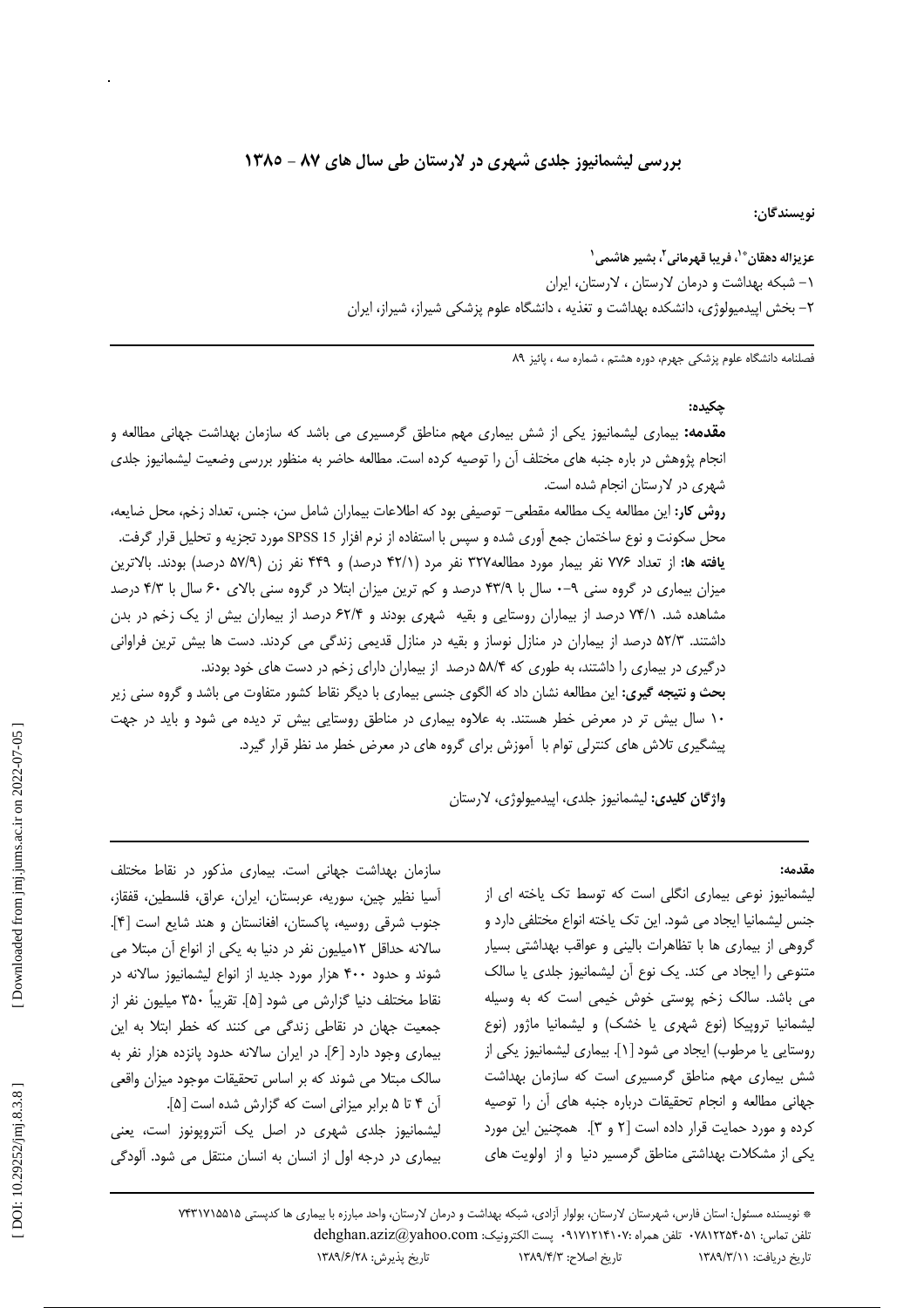سگ نیز به طور معمول همراه آلودگی انسان دیده می شود و ممکن است نقشی فرعی برای این حیوان، به عنوان مخزن حیوانی بیماری در نظر گرفت. به علت این ویژگی، بیماری بیش تر در نقاطی دیده می شود که تراکم انسانی زیادتر باشد (مناطق شهري) و البته به شرط آن كه تعداد پشه خاكي ناقل آن نيز بالا باشد و موارد بیماری هم در محل پیدا شود. پشه خاکی ناقل این نوع بیماری فلوبوتوموس سرژانتی است که در مناطق کوهپایه و نیز بافت کهنه شهرها به وفور یافت می شود. کانون های اصلی این نوع بیماری در ایران شهرهای تهران، شیراز، مشهد، نیشابور، سبزوار، کرمان، ساوه و بم می باشند. بیماری به طور یک نواخت در سطح این شهرها پراکنده نیست، بلکه به طور معمول در بخشی از شهر که وفور فلبوتوموس سرژانتی بیش تر است و همچنین در مناطق تازه ساز که در فواصل خانه ها محل های زاد و ولد يشه خاكي بيش تر است، ديده مي شود. استان فارس يكي از كانون هاي آلودگي ليشمانيوز جلدي مي باشد [٧]. ليشمانيوز جلدی در لارستان به وفور یافت می شود و براساس گزارش واحد مبارزه با بیماری های لارستان در سال های ۸۱ تا ۸۷ به ترتیب، ۲۱۳، ۵۴۹، ۲۰۸، ۶۶۷، ۲۰۵۱، ۲۱۹، ۶۱۰، ۶۱۰ مورد از بیماری ثبت شده است. در حال حاضر این بیماری یکی از معضلات بهداشتی شهرستان می باشد. هدف از مطالعه حاضر بررسی ایپدمیولوژیک لیشمانیوز جلدی شهری در شهرستان لارستان طی سالهای ۱۳۸۵ لغایت ۱۳۸۷ می باشد.

# روش کار:

مطالعه حاضر یک مطالعه مقطعی \_ توصیفی می باشد. جمعیت مورد مطالعه شامل کلیه بیماران مبتلا به لیشمانیوز جلدی نوع خشک(شهری) شامل ۷۷۶ مورد تشخیص داده شده طی فروردین سال ۱۳۸۵ لغایت پایان اسفند سال ۱۳۸۶ در سطح شهرستان لار بوده است. تشخیص برای ۳۸۳ نفر از بیماران به صورت آزمایشگاهی و بقیه بالینی بوده است. اطلاعات بیماران نظیر سن،

محل سکونت، نحوه تشخیص بیماری، عضو مبتلا و تعداد زخم . از فرم بررسی اپیدمیولوژیک بیماران در واحد مبارزه با بیماری های واگیر شهرستان استخراج شد. در صورت نقص اطلاعات، از طریق تماس یا حضور در محل زندگی بیماران اطلاعات تکمیل شد. برای تحلیل داده های گردآوری شده داز آمار توصیفی (فراوانی و فراوانی نسبی) به کمک نرم افزار آماری SPSS استفاده شد.

# يافته ها:

از تعداد ۷۷۶ نفر بیمار مورد مطالعه ۴۲/۱۳ درصد نفر مرد و بقیه زن بودند. میانگین و انحراف معیار سن بیماران به ترتیب برابر ۱۸/۲۷ و ۱۷/۸ سال بود. گروه سنی ۹-۰ سال با ۳۴۱ مورد (۴۳/۹۴ درصد) بیش ترین و گروه سنی بالای ۶۰ سال با ۳۳ مورد (۴/۲۵ درصد) کم ترین تعداد بیماری را داشتند. کوچک ترین بیمار یک ساله و مسن ترین آن ها ۸۴ ساله بود. اطلاعات بیش تر در خصوص وضعیت بیماری در گروه های مختلف سنی و جنسی در جدول ۱ آمده است. از کل بیماران مورد بررسی تعداد ۵۷۵ نفر (۷۴/۰۹ درصد) ساکن روستا و بقیه ساکن شهر بودند. فقط ۲۹۲ نفر از بیماران (۳۷/۶۲ درصد) یک زخم داشتند. جدول ۲ نشان دهنده فراوانی بیماران از نظر تعداد زخم و محل سکونت می باشد. ۵۲/۳۱ درصد از بیماران در منازل نوساز و ۴۷/۶۸ درصد در منازل قدیمی زندگی می کردند. از نظر عضو مبتلا ۴۵۳ بیمار (۵۸/۳۶ درصد) دارای زخم در اندام های خود بودند که از این تعداد ۱۱/۲ درصد دارای زخم در ناحیه یا، ۳۸/۷۸ درصد زخم در ناحیه دست و (۸/۳۷ درصد) ۶۵ بیمار همزمان هم در دست و یا دارای زخم بودند. بعد از دست ها، عضو صورت دارای زخم بیش تری بود ولی تنه دارای کم ترین تعداد زخم بود. همان طور که در جدول ۳ دیده می شود تعدادی از بیماران همزمان در چندین عضو دارای زخم بودند. توزیع فراوانی محل زخم به تفکیک نوع ساختمان در جدول ۳ ارائه شده است.

جدول ١: توزيع سنى بيماران با تشخيص ليشمانيوز جلدى خشك به تفكيك جنس در لارستان طى سال هاى ١٣٨٧-١٣٨٥

| کل                 |                    | زن                             |         | مرد                  |         |                     |
|--------------------|--------------------|--------------------------------|---------|----------------------|---------|---------------------|
| در صد              | فراوانى            | در صد                          | فراوانى | در صد                | فراوانى | گروه سنی            |
| $f\uparrow/\eta f$ | $\uparrow\uparrow$ | $\mathcal{N}(\mathcal{A})$     | ۱۸۶     | 19/9V                | ۱۵۵     | $-9$                |
| 19/60              | ۱۵۱                | 9/97                           | ٧Y      | 9/27                 | ٧۴      | $91 - 19$           |
| $\frac{1}{\gamma}$ | ۱۱۱                | $\lambda/\gamma$ ۶             | ۶۸      | $\Delta/\Delta f$    | ۴۳      | $Y - Y$             |
| $\lambda$ /۶۳      | ۶٧                 | $\Delta/\mathrm{V}\mathcal{F}$ | ۴۴      | Y/95                 | ۲۳      | $r - r$             |
| $f/\lambda$        | ٣٨                 | $\mathbf{r}/\cdot \mathbf{q}$  | ٢۴      | $1/\lambda$          | ۱۴      | $f - f$             |
| $\frac{1}{2}$      | ۳۵                 | $\tau/\tau$ ۵                  | ۲۶      | 1/10                 | ٩       | $\Delta - \Delta$ ۹ |
| $Y/\gamma$         | ٣٣                 | $\mathbf{r}/\cdot \mathbf{q}$  | ٢۴      | $1/\lambda$          | ٩       | $+5.$               |
| $\cdots$           | <b>YYS</b>         | $\Delta V/\Lambda S$           | ۴۴۹     | $f\uparrow/\upgamma$ | ٣٢٧     | کل                  |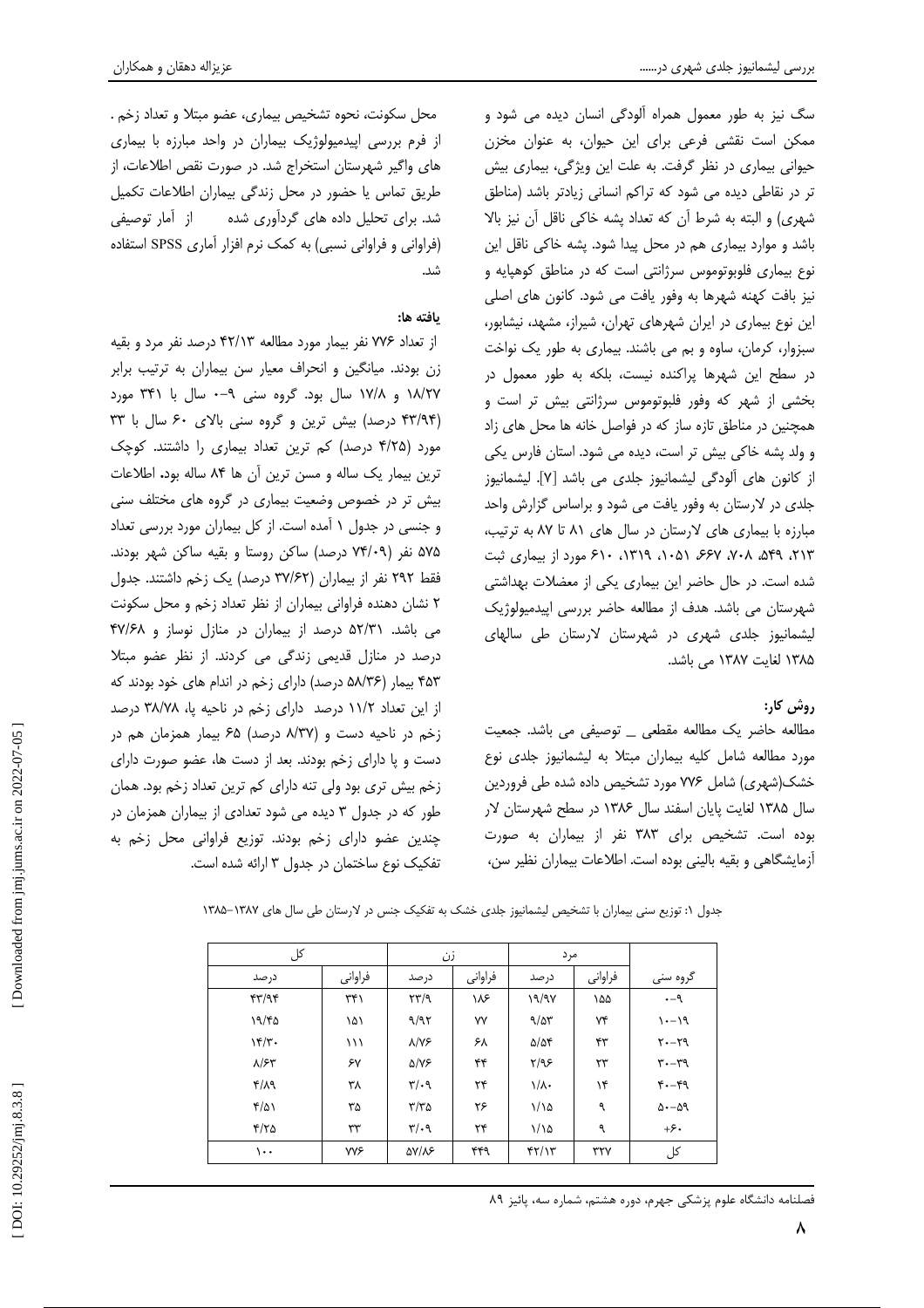| کل                                   |            | شهر                       |                               | روستا                           |                             |                 |
|--------------------------------------|------------|---------------------------|-------------------------------|---------------------------------|-----------------------------|-----------------|
| در صد                                | فراوانى    | در صد                     | فراوانى                       | در صد                           | فراوانى                     | تعداد زخم       |
| <b>٣٧/۶٢</b>                         | ۲۹۲        | 9/7V                      | ٧٢                            | $Y\Lambda/Y$ ۵                  | $\mathsf{Y}\mathsf{Y}\cdot$ |                 |
| $\mathbf{Y} \mathbf{Y} / \mathbf{Y}$ | ١٨٧        | $Y/\cdot \Lambda$         | ۵۵                            | $\mathcal{W}/\cdot \mathcal{V}$ | $\gamma \gamma$             | ۲               |
| 10/09                                | ۱۲۱        | $\mathbf{y}/\mathbf{y}$ . | ٢٨                            | $\lambda$ /۱/۹                  | ۹۳                          | ٣               |
| 5/8V                                 | ۵۱         | 1/f                       | ۱۱                            | $\Delta/\lambda$                | ۴٠                          | ۴               |
| $\mathcal{N}/\mathcal{N}$            | ٨۶         | $\tau/\tau\gamma$         | ٢٧                            | $Y/\mathcal{F}$ .               | ۵۹                          | $\Delta - Y$    |
| $\tau/\tau\tau$                      | ۲۵         | $\cdot/\Delta$            | ۴                             | $\gamma/\gamma$ .               | ۲۱                          | $Y - \lambda$   |
| $\setminus/\Lambda$                  | ۱۴         | $\cdot/\Delta$            | ۴                             | $1/7\lambda$                    | ۱۰                          | $+ \rightarrow$ |
| $\cdots$                             | <b>YYS</b> | $\Gamma \Delta / 9.$      | $\mathsf{Y} \cdot \mathsf{Y}$ | $Yf \cdot q$                    | ۵۷۵                         | کل              |

جدول ۲: توزیع فراوانی تعداد زخم دربیماران مبتلا به لیشمانیوز جلدی خشک به تفکیک محل زندگی در لارستان طی سال های ۱۳۸۷–۱۳۸۵

جدول ۳: توزیع فراوانی محل زخم لیشمانیوز جلدی خشک به تفکیک نوع ساختمان در لارستان طی سال های ۱۳۸۷–۱۳۸۵

| کل                   |                               | ساختمان قديمى     |         | ساختمان نوساز       |         |                |
|----------------------|-------------------------------|-------------------|---------|---------------------|---------|----------------|
| در صد                | فراوانى                       | در صد             | فراواني | در صد               | فراواني | عضو مبتلا      |
| <b>TA/VA</b>         | $\mathbf{r} \cdot \mathbf{y}$ | 18/85             | ۱۲۹     | ۲۲/۱۶               | ۱۷۲     | دست            |
| 11/71                | ۸۷                            | $5/\lambda$       | ۴۸      | $\Delta/\cdot 7$    | ٣٩      | پا             |
| $\lambda$ /٣٧        | ۶۵                            | $\frac{1}{2}$     | ۳۵      | $\frac{1}{2}$       | ٣٠      | دست و یا       |
| <b>TT/QA</b>         | ۱۸۳                           | 11/77             | ۹١      | ۱۱/۸۵               | ۹۲      | صورت           |
| $1/\cdot 7$          | ٨                             | $\cdot/\Delta$    | ۴       | $\cdot/\Delta$      | ۴       | تنه            |
| $\mathcal{W}(\cdot)$ | ۱۳۲                           | $\lambda/\lambda$ | ۶۳      | $\lambda/\lambda$ ٩ | ۶۹      | درگیریچندینعضو |
| ۱۰۰                  | <b>YYS</b>                    | 41/61             | ٣γ۰     | $\Delta Y/Y$        | ۴۰۶     | کل             |

## **بحث و نتيجه گيري:**

در این مطالعه از اطلاعات ۷۷۶ نفر بیمار استفاده شد. ۴۲/۱۳ درصد از بیماران مرد و ۵۷/۸۶ درصد زن بودند. همان طور که دیده می شود تعداد بیماران زن از بیماران مرد بیش تر است که این مورد با نتایج سایر مطالعات انجام شده در مناطق دیگر کشور مغایرت دارد. برای نمونه در مطالعه ای که در شهرستان دامغان طی سالهای ۱۳۸۷–۱۳۸۴ توسط نرگس رفعتی و همکاران صورت گرفته است ۵۷/۷ درصد از بیماران مرد و ۴۲/۳ درصد زن بوده اند [۱]. همچنین در مطالعه دیگر که دکتر عبداله عباسی و همکاران در شهرستان گرگان انجام دادند ۶۸/۶ درصد از بیماران مرد و ۳۱/۴ درصد زن بودند [۵]. بالاتر بودن میزان ابتلا مردان به این بیماری می تواند به دلیل حضور بیش تر مردان این مناطق در محل هایی که احتمال گزش به وسیله پشه خاکی زیاد می باشد، نظیر اماکن متروکه و مناطق بیابانی در شب باشد. ولی در لارستان تعداد بیماران زن بیش تر بوده که احتمالاً این مورد به دلیل حضور شمار زیادی از مردان به خصوص مردان مناطق روستایی در کشورهای عربی حوزه خلیج فارس و همچنین نبود مشاغلی نظیر کشاورزی که نیازمند بیرون ماندن مردان در ساعات شب می باشد، مرتبط باشد. دامنه سنی بیماران از ۰ تا ۸۴ سال متغیر بوده و در تمام گروه های سنی ابتلا به بیماری دیده شد.

این پراکندگی در مطالعات دامغان [۱]، خوزستان [۵] و گرگان [۵] هم دیده شده که شاید به این دلیل است که پشه خاکی نقش اصلی در انتقال بیماری دارد و از همه افراد خون خواری می کند. در مطالعه حاضر گروه سنی ۹-۰ سال دارای بیش ترین تعداد بیماران بوده است. در مطالعه گرگان [۵] بیش ترین بیماران در گروه سنی ۱۹–۱۰ سال و ۲۹–۲۰ سال به ترتیب با ۲۲/۹ درصد و ٣٩/۴ درصد بود كه اين مى تواند به حضور افراد گروه هاى سنی مذکور مناطق شمالی کشور در مزارع کشاورزی در ساعات شبانه ارتباط داشته باشد. همچنین در مطالعه دامغان [۵] بیش ترین موارد در گروه های سنی ۱۴-۱۰سال، ۱۹-۱۵سال و ۲۴-۲۰ سال بود.

طبق جدول ۱، فراوانی بیماری در گروههای ۹-۰ و ۱۹-۱۰ سال در هر دو جنس تقریبا برابر می باشد. ولی در گروههای سنی بالاتر فراوانی در جنس مونث بیشتر می باشد که احتمالا به همان عدم حضور تعداد زیادی از مردان جوان و میانسال در منطقه لارستان برمی گردد.همان طور که در جدول ۲ دیده می شود میزان فراوانی بیماران در مناطق روستایی تقریبا سه برابر مناطق شهری می باشد. لازم به ذکر است که در شهرستان لارستان تقریباً ۴۰ درصد مردم در محیط های روستایی زندگی می کنند و این بیانگر این است که آلودگی در مناطق روستایی به مراتب

٩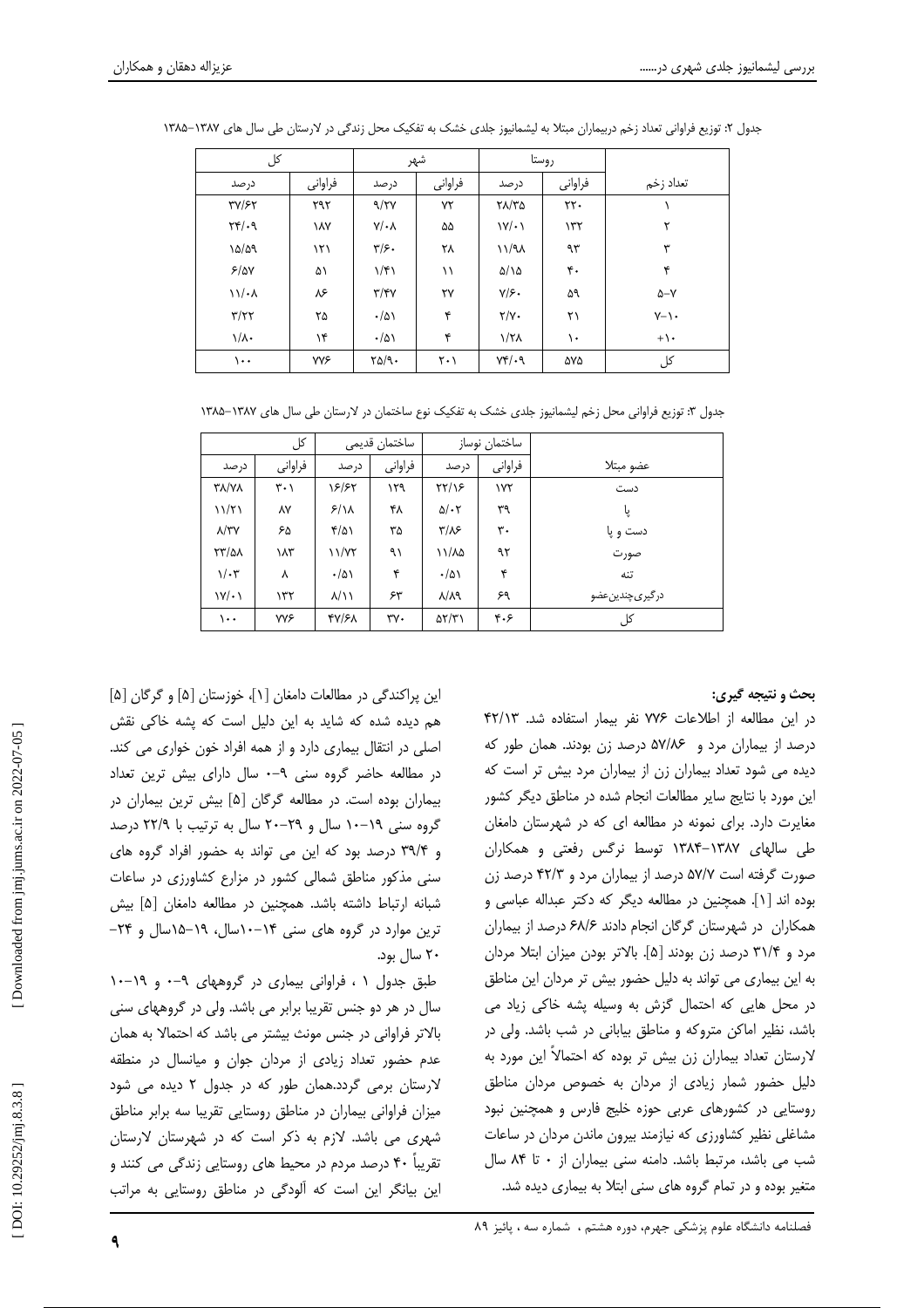مشاهده شده است [۴ و ۵]. با توجه به یوشیده بودن سایر نقاط بدن و عدم پوشش دست و یا، احتمال گزش این نواحی بیش تر بوده و احتمال ایجاد ضایعه لیشمانیوز نیز بیش تر می شود. لذا توصیه می شود در این مناطق تا حد امکان از پوشش کامل تری استفاده شود و همچنین شب هنگام از پشه بندهای آغشته به سم و حفاظ برای ممانعت از ورود پشه به منزل استفاده شود. با توجه به تعدد ضایعات در تعداد قابل توجهی از افراد مبتلا و درگیری بیش تر نواحی باز و بدون پوشش بدن و عوارض جبران ناپذیر این بیماری از جنبه زیبایی اهمیت کنترل و پیشگیری از آن نمایان تر می شود.

از نظر نوع ساختمان مسکونی ۴۰۶ ازبیماران (۵۲/۳۱ درصد) در منازل نوساز و ۳۷۰ (۴۷/۶۸ درصد) درمنازل قدیمی زندگی می کردند و چون این مطالعه یک مطالعه توصیفی می باشد و برداشت علیتی از آن صحیح نمی باشد نیاز به بررسی بیشتر می باشد.

# **References:**

1. Rafati N, Shapourimoghadam A, Ghorbani R. Epidemiological study of cutaneous leishmaniasis in Damghan (2000-2006) Koomesh 2007; 8(4): 247-253. (Persian)

2. Babaei GH R, Shayan A. An epidemiological study of cutaneous leishmaniasis and the investigation of scars with emphasis on seasons, Age and sex Groups in paalm, south of lorestan province. Armaghan Danesh 2003: 8(29): 51-57. (Persian)

3. WHO. The leishmaniasis. Geneva: WHO Technical Report Series; 1990: 1-96.

4 Javaherian Z, Hayat Gheib D, Abd Abid KH, et al. Epidemiological survey of cutaneous Leishmaniasis in Mirjaveh district of Zahedan. Tabibe Shargh. 1999; 27: 27-31. (Persian)

بالاتر از مناطق شهری می باشد.

در خصوص تعداد زخم ها همان طور که در جدول ۲ دیده می شود (۶۲/۳۸ درصد) ۴۸۴ از افراد بیش از یک ضایعه جلدی در بدن خود داشتند. یعقوبی و همکاران در مطالعه خود گزارش کرده اند که ۵۲ درصد از بیماران دارای یک ضایعه، ۱۷/۴ درصد دارای دو ضايعه و بقيه سه يا بيش تر از سه ضايعه داشتند[٨]. در مطالعه رفعتی و همکاران که در دامغان انجام شده نیز حدود ۶۰ درصد افراد بیش از یک ضایعه جلدی در بدن خود داشتند[۱]. این موضوع احتمالاً می تواند به فراوانی و شیوه خون خواری پشه ها ارتباط داشته باشد. نتايج بدست آمده در اين مطالعه (جدول ٣) نشان می دهد که بیش تر بیماران یعنی ۴۰۶ نفر (۵۲/۳۱ درصد) در اندام های خود ضایعه داشتند. از این تعداد، ۳۰۱ بیمار در ناحیه دست، ۸۷ بیمار دارای زخم در ناحیه یا و ۶۵ بیمار به صورت توام در دست و یا دارای ضایعه جلدی بوده اند. در مطالعه انجام شده در یزد و میرجاوه به ترتیب ۵۵/۱ درصد و ۷۸درصد و در مطالعه عبداله عباسی در گرگان ۷۰/۳ درصد ضایعات بر روی اندام ها

5. Abasi A, Ghanbary MR, Kazemnejad K. The epidemiology of cutaneous leishmaniasis in Gorgan

(1998-2001). J Army Univ Med Sci Iran 2004; 2(5): 275-278. (Persian)

6. Last JM. Public health and human ecology.  $2<sup>nd</sup>$  ed. USA: Applleton and lange; 1998: 403.

7. Azizi F, Janghorbani M, Hatami H (eds). Epidemiology and Control of Common Disorders in Iran. 2<sup>nd</sup> ed. Tehran: Khosravi; 2004. (Persian)

8. Yaghoobi Ershadi MR, Akhavan AA, Zahraei-Ramazani AV, et al. Epidemiological study in a new focus of cutaneous leishmaniasis in the Islamic Republic of Iran. East Mediterr Health J 2003; 9(4): 816-826. (Persian)